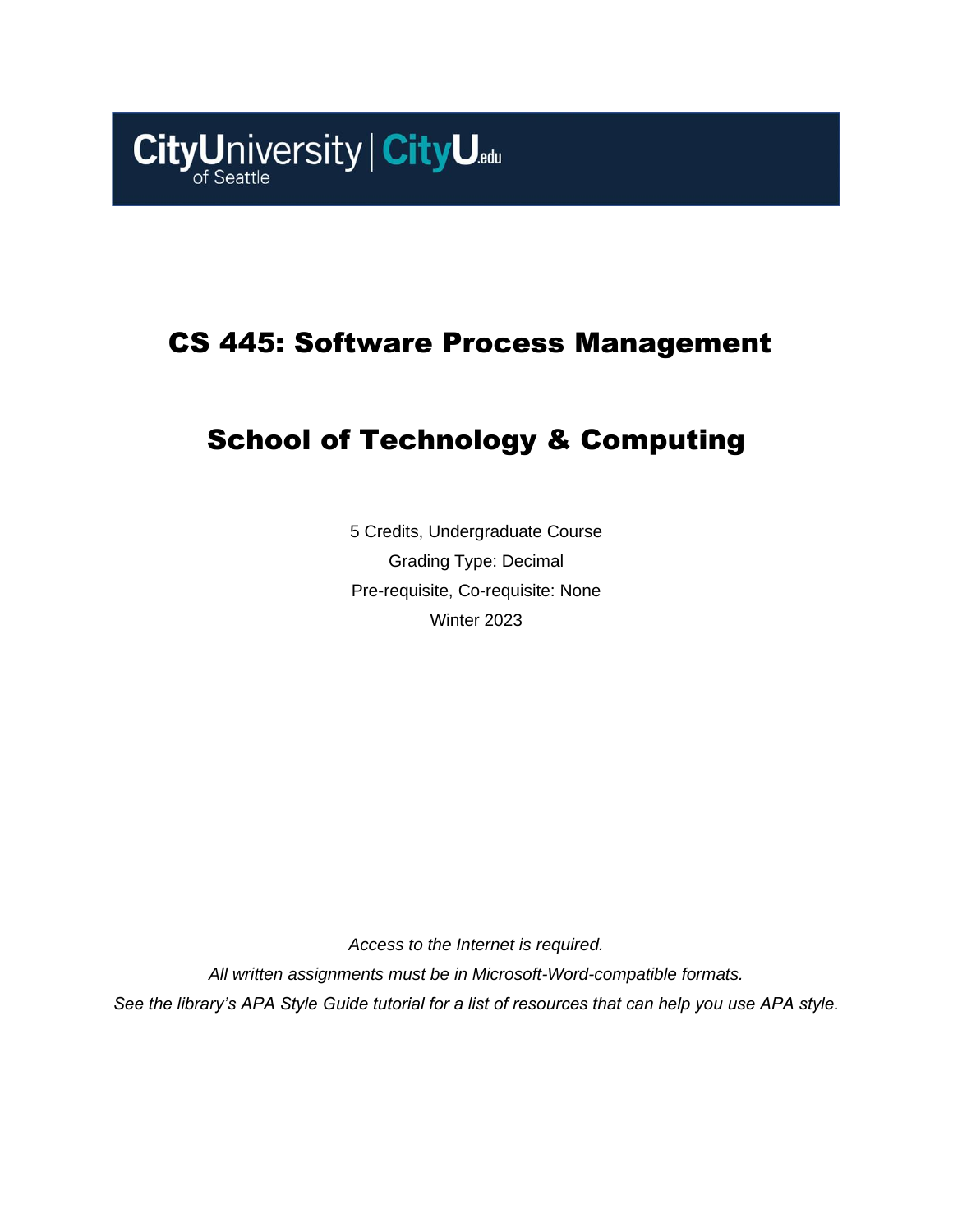# **Faculty Information**

Professional experience information for instructors can be found under Content  $\rightarrow$  Syllabus, Schedule, and Course Team  $\rightarrow$  Meet Your Instructor in the online course menu.

### **Contact Information**

Contact information for instructors can be in the online course menu. Additional contact information regarding the TA for the course, the Program Manager, Program Director and Dean is also shared in the same location. Hyperlinks in the contact page direct students to the responsible parties weekly office hours.

**Email**: [first name] [last name]

**Phone**: [xxx-xxx-xxxx]

**Office Hours and Response Time**: [I am available through MS Teams Tuesday and Thursday

nights between 7-8pm. I will respond within 24 hours. I will grade within 3 business days after the due date.]

**Bio**: (keep images under 300px wide)

## **Course Description**

This course provides students with an understanding of different software process models and software project management. Topics include Agile and Technical Project Management, Continuous Quality Improvement (CQI), Capability Maturity Model Integration (CMMI) and People Capability Maturity Model (PCMM). Students will learn how to manage the software lifecycle using the suitable software process model and relevant tools.

## **Course Resources**

Required and recommended resources to complete coursework and assignments are found on the course [Reading List.](https://nam11.safelinks.protection.outlook.com/?url=https%3A%2F%2Fcityu.alma.exlibrisgroup.com%2Fleganto%2Flogin%3Fauth%3DSAML&data=04%7C01%7Ckhamesipourali%40cityu.edu%7C741ea0bde0d547ab50e008d90c379e4f%7Cb3fa96d9f5154662add763d854e39e63%7C1%7C0%7C637554255311940047%7CUnknown%7CTWFpbGZsb3d8eyJWIjoiMC4wLjAwMDAiLCJQIjoiV2luMzIiLCJBTiI6Ik1haWwiLCJXVCI6Mn0%3D%7C1000&sdata=Lu5rS0ucJwDgi3kUIanENkGamxIYgiWw%2BRq%2FxyxrXm8%3D&reserved=0) The reading list can be found in the main tab Reading List in online course as well as from the library homepage.

Note: Required resources that must be purchased by the student are tagged "Purchase from a vendor of your choosing." Required resources with a direct link, "Available through CityU Library", are available at no cost to students.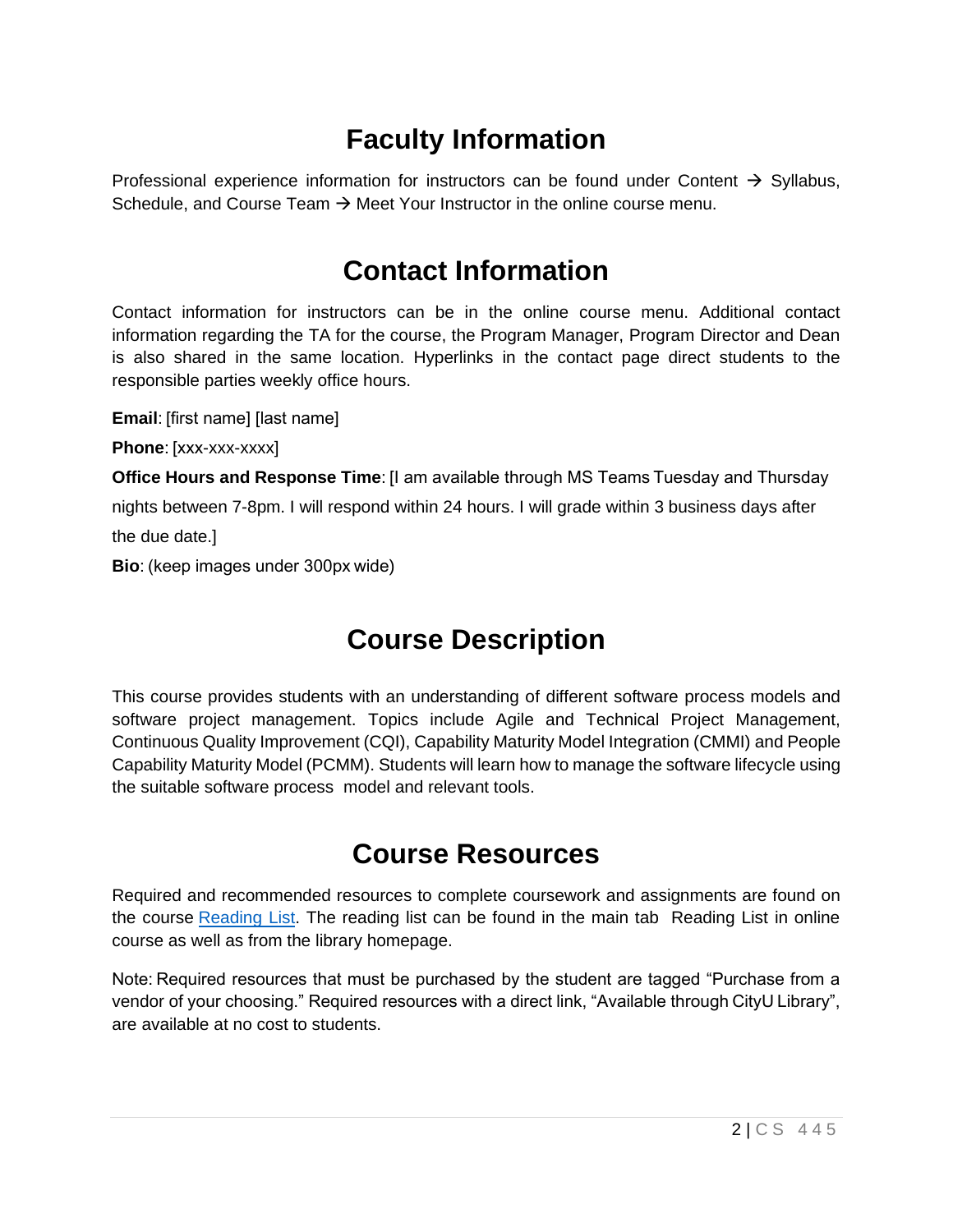Students in Canada will see required resources they need to purchase tagged "Purchase from the Canadian Bookstore." Students outside the U.S. and Canada should contact their advisor or textbook coordinator for additional information.

## **Course Outcomes**

This course will prepare students to:

- 1. Understand key elements of common software development methodologies and process models.
- 2. Utilize agile software development practices to systematically manage, organize, and control the changes during the Software Development Life Cycle (SDLC).
- 3. Plan the results of requirements engineering to design architectures.
- 4. Analyze processes in terms of the Capability Maturity Model (CMM) and Capability Maturity Model Integrated (CMMI) types, uses, and expected content of common software documentation.
- 5. Interpret the application of software process improvement modules and metrics to measure and estimate aspects of software engineering.
- 6. Develop the testing, quality assurance, and traceability requirements of a software project.

## **Grading Scale**

The grades earned for the course will be calculated using City University of Seattle's decimal grading system, found in the current University Catalog [\(https://www.cityu.edu/catalog/\)](https://www.cityu.edu/catalog/).

Grading rubrics with details on how each assignment will be graded are located under *Grades* from the main bar in the online course menu. Students should review the rubric for each assignment prior to completing their work in order to understand how it will be assessed.

| <b>OVERVIEW OF REQUIRED ASSIGNMENTS</b>  | % OF FINAL<br><b>GRADE</b> | <b>POINTS</b>                     |  |
|------------------------------------------|----------------------------|-----------------------------------|--|
| <b>Instructor Determined Assignments</b> | 30%                        |                                   |  |
| The Muddiest Point (MP)                  | 5%                         | 50<br>$= 5$ points $*$ 10 modules |  |
| Concept Test (CT)                        | 5%                         | $= 5$ points $*$ 10 modules<br>50 |  |
| Discussion Board (DB)                    | 10%                        | $100 = 10$ points $*$ 10 modules  |  |
| Knowledge Check (KC)                     | 10%                        | $100 = 10$ points $*$ 10 modules  |  |
| <b>Major Assessments</b>                 | 70%                        |                                   |  |
| Hands-On Practice (HOP)                  | 20%                        | $200 = 20$ points $*$ 10 modules  |  |
| Independent Project (IP)                 | 30%                        | $300 = 60$ points $*$ 5 modules   |  |
|                                          |                            | 30 points<br>Proposal:            |  |
| Team Project (TP)                        | <b>20%</b>                 | 70 points<br>Progress:            |  |
|                                          |                            | Final Report:<br>70 points        |  |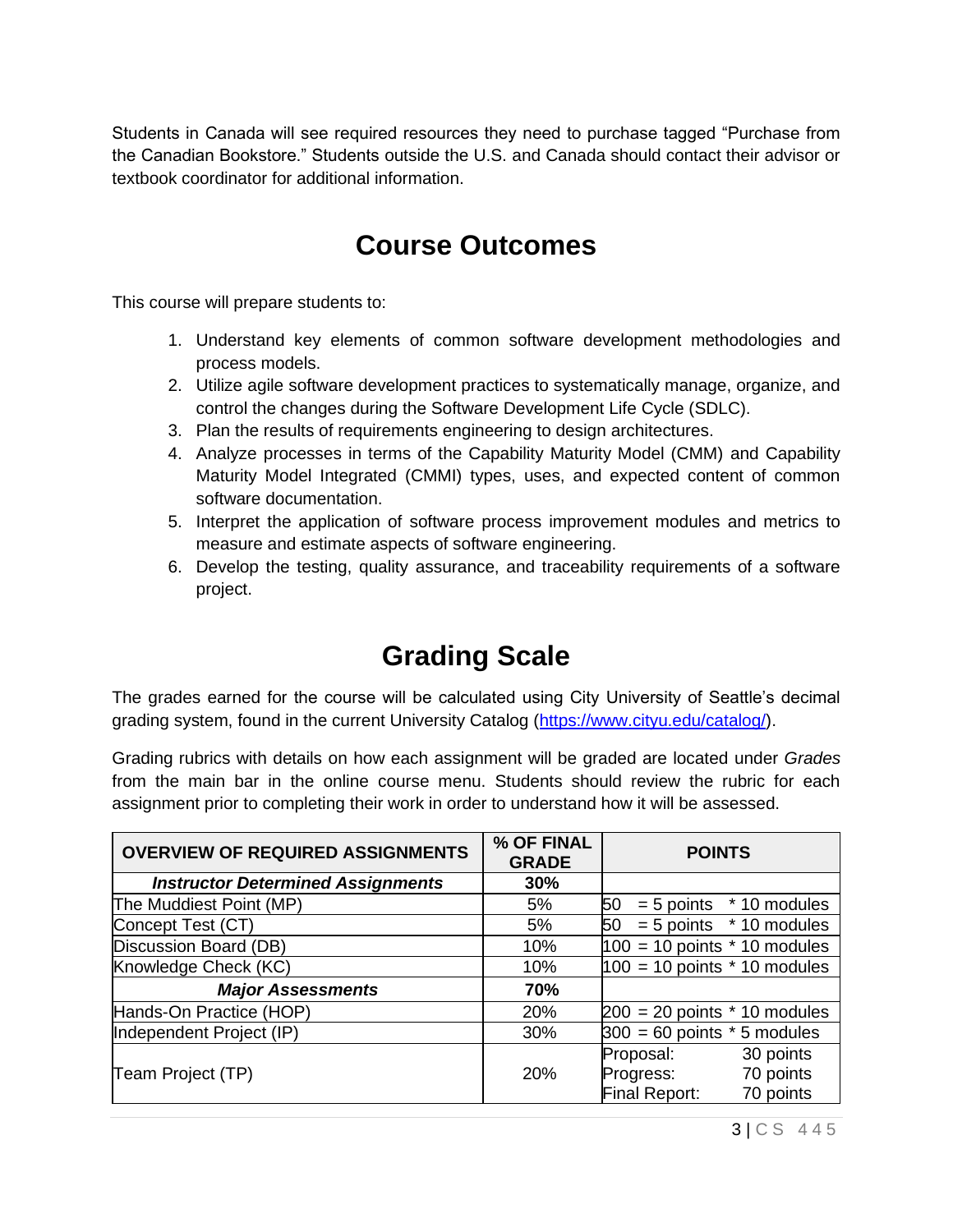|              |      | Final PPT:<br>Subtotal: | 30 points<br>200 points |
|--------------|------|-------------------------|-------------------------|
| <b>TOTAL</b> | 100% |                         | $1,000$ points          |

# **Course Assignments and Grading**

The instructor grade assignment based on the grading rubrics that will provide more detail as to how this assignment has been graded.

### **The Muddiest Point (MP)**

Before class, students are required to submit the Muddiest Point (MP) activity. The purpose of this activity is to stimulate student engagement. The instructor uses the MP to assess how students understood the key elements of common software development methodologies and process models. The instructor also uses the MP to customize the lecture scope to implement Just-in-Time Teaching (JiTT). The MP consists of writing a brief reflective essay (<= 50 words) identifying the most confusing part (i.e., the MP) of the content covered in the upcoming module. If a student understood all concepts, the student needs to explain the most exciting aspect. There is one multiple-choice question from the required reading to demonstrate that the student understood the required readings.

| <b>MP Criteria</b> | % of Grade |
|--------------------|------------|
| Participation      | 80%        |
| Correctness        | 20%        |
| TOTAL              | $100\%$    |

### **Concept Test (CT)**

The instructor poses a problem based on key concepts of common software development methodologies and process models, and agile software development practices during the Software Development Life Cycle (SDLC). After reflecting on the problem, students submit their response and the instructor review them without providing a correct answer. Students discuss their thought process and solution with a peer. Students then commit to an answer and re-submit their responses. The instructor reviews the responses and thought processes with the correct answer.

| <b>CT Criteria</b> | % of Grade  |
|--------------------|-------------|
| Engagement         | 100%        |
| <b>TOTAL</b>       | <b>100%</b> |

### **Discussion Board (DB)**

A student posts an answer to a weekly discussion topic in Discussion Board. The student also posts a response to two other students' posts by the end of each module related to the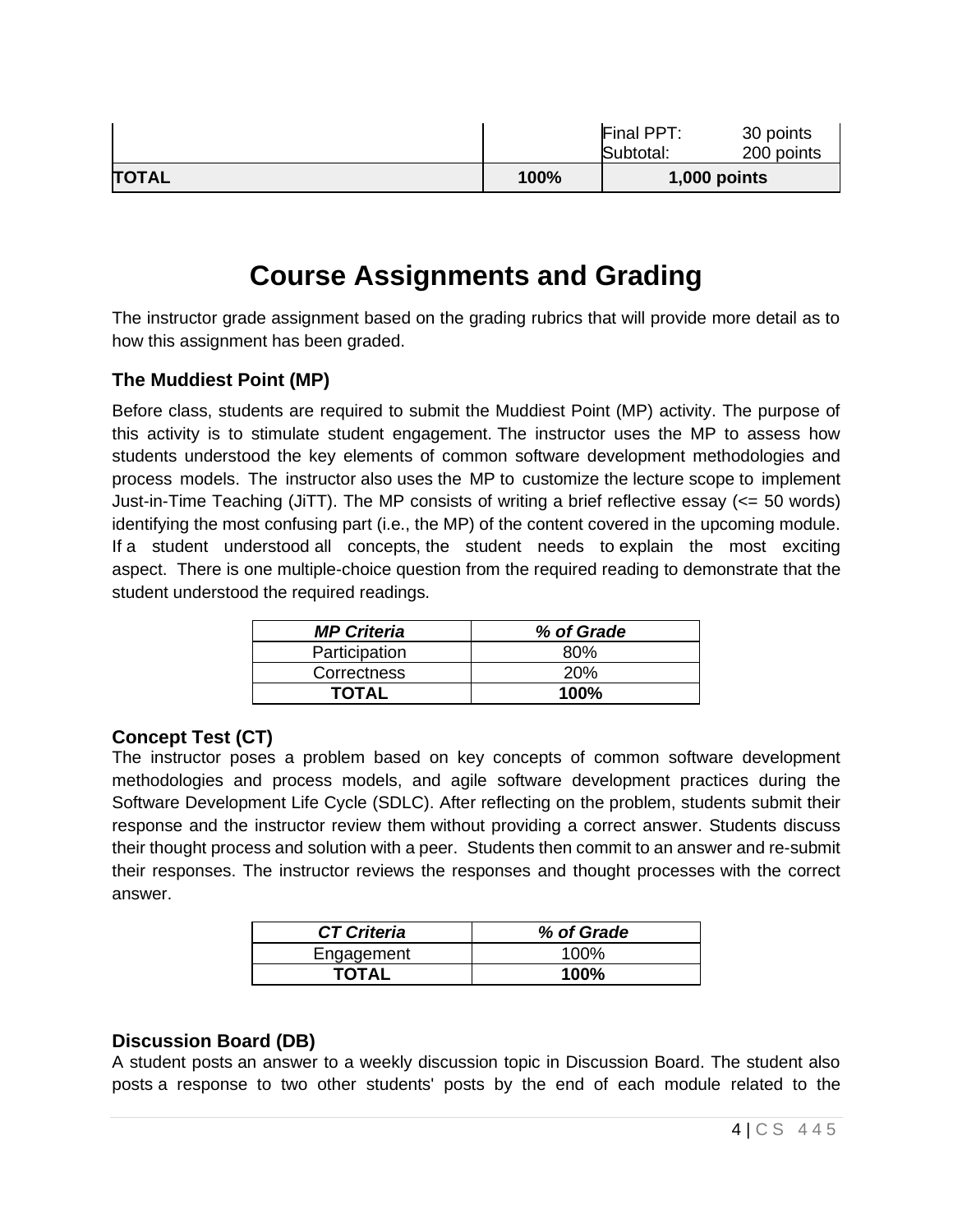fundamentals of agile software development practices to systematically manage, organize, and control the changes during the Software Development Life Cycle (SDLC). Comments and questions should be clear and thoughtful, with correct grammar, spelling, and punctuation. The instructor will grade the quality of your discussion postings on both content and response.

Although the tone of your DB postings can be informal, your instructor will expect the content to be on a professional level. Your comments and questions for discussion should be clear and thoughtful, with correct grammar, spelling, and punctuation. As with written assignments, the quality of your discussion postings will be graded on both content and presentation.

| <b>DB Criteria</b> | % of Grade |
|--------------------|------------|
| Participation      | .50%       |
| Writing            | .50%       |
| <b>TOTAL</b>       | 100%       |

### **Knowledge Check (KC)**

Weekly quizzes measure knowledge checking if students understand key elements of common software development methodologies and process models. Questions focus on the underlying principles and concepts rather than memorization to solve the quizzes.

| <b>KC Criteria</b> | % of Grade |
|--------------------|------------|
| Correctness        | 100%       |
| <b>TOTAL</b>       | 100%       |

### **Hands-On Practice (HOP)**

Students pair up and practice Hands-on Practice (HOP) exercises to learn specific programming languages, application programming interfaces (APIs), or tools for agile software development practices to systematically manage, organize, and control the changes during the Software Development Life Cycle (SDLC) related to the programming assignments or virtual labs.

| <b>HOP Criteria</b>      | % of Grade |
|--------------------------|------------|
| <b>Practice Exercise</b> | 80%        |
| Engagement               | 20%        |
| TOTAL                    | $100\%$    |

### **Independent Projects (IP)**

An independent project requires each student to analyze an instructor-approved topic and its requirement, design a system or component based on the given subject, implement the designed system, and test the system. The paper must be no less than 3-4 pages, excluding the title and reference pages, using APA format, with at least five (5) recent, scholarly/non-scholarly, peer- or non-peer-reviewed references. As in any academic writing, students should not merely copy information from another author, but use evidence to support the contentions they have drawn from their findings and critically analyze related literature.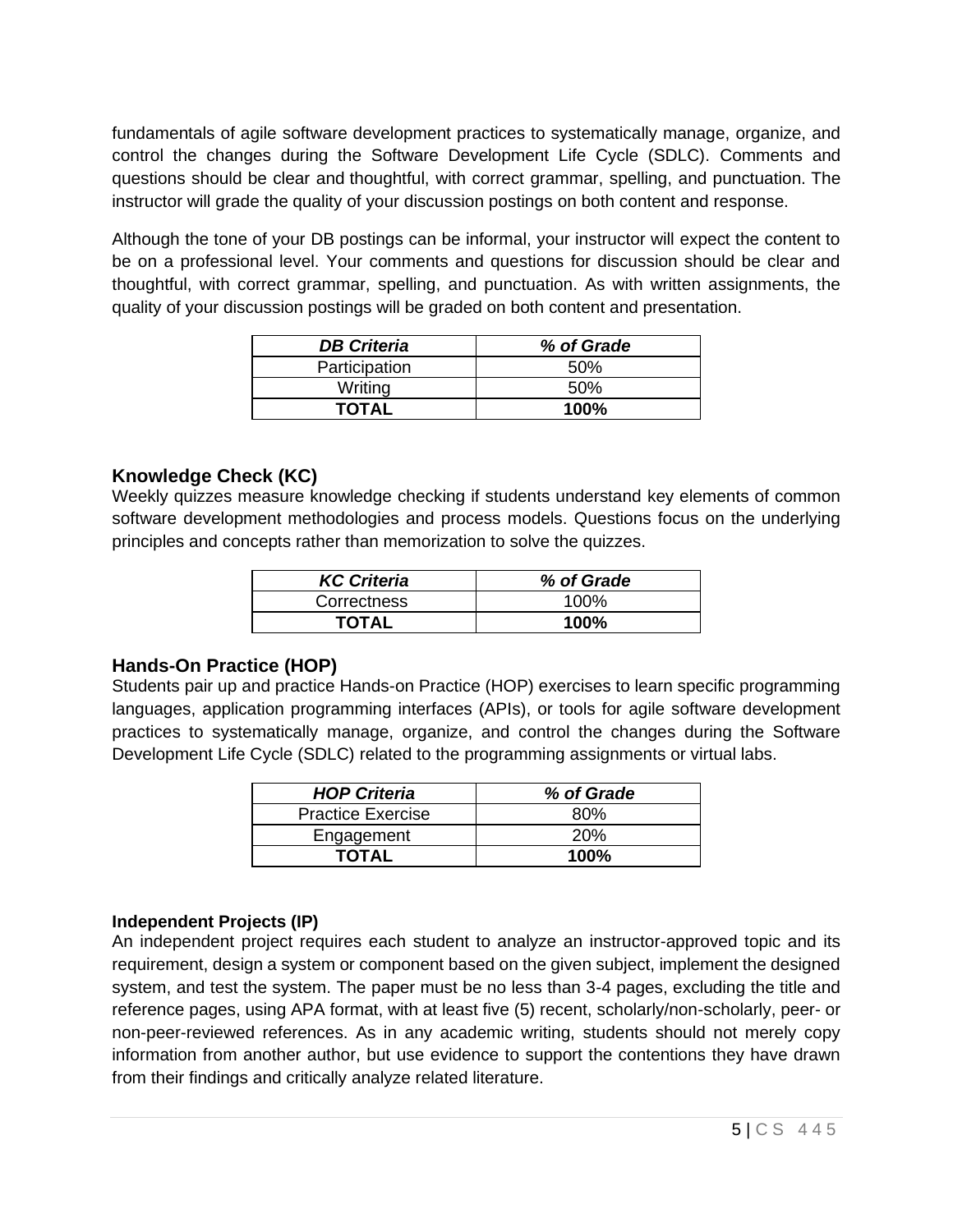Students must cite the sources of all ideas, facts, tables, images, figures, formulas, and information used that are not their own, even if they have put the information into their own words. Failure to do so is plagiarism, even if the oversight is unintentional. Papers must comply with the University's academic integrity policy, as described in the university catalog.

| <b>Criteria</b>  | % of Grade |
|------------------|------------|
| <b>Structure</b> | 20%        |
| Content          | 30%        |
| Development      | 20%        |
| Writing          | 20%        |
| Reference        | 10%        |
| <b>TOTAL</b>     | 100%       |

### **Team Project (TP)**

### **Project Description: Software Process Management Project**

After each team member finishes his or her independent project, each team will compare and analyze the independent project of each team member. Each team will use the five independent projects for comparison and analysis. Teams are also welcomed to choose any topic related to the course upon the instructors approval.

Students demonstrate competency implementing Software Process Management techniques. It is recommended that students use tools like Journey Mapping to visualize the project outline. The objective of the project should be well defined. In each milestone, a set of deliverables should be completed.

The quality of any project in general, depends on several factors:

- Clearly define the overall goal
- The project needs to have an early definition of the deliverable
- Define the requirements and specifications clearly
- Find similar products and try to get ideas

### **Work Breakdown Structure**

The work to be executed by the team to accomplish project objectives and produce expected project deliverables must be laid out clearly. It is the breaking down of project tasks into manageable units of work and with sufficient detail to show how project deliverables are accomplished. Initially, a simple outline of each members roles and responsibilities should suffice. These roles and duties should be clearly defined in detailed on a separate document or on the comment section when the project proposal is being submitted.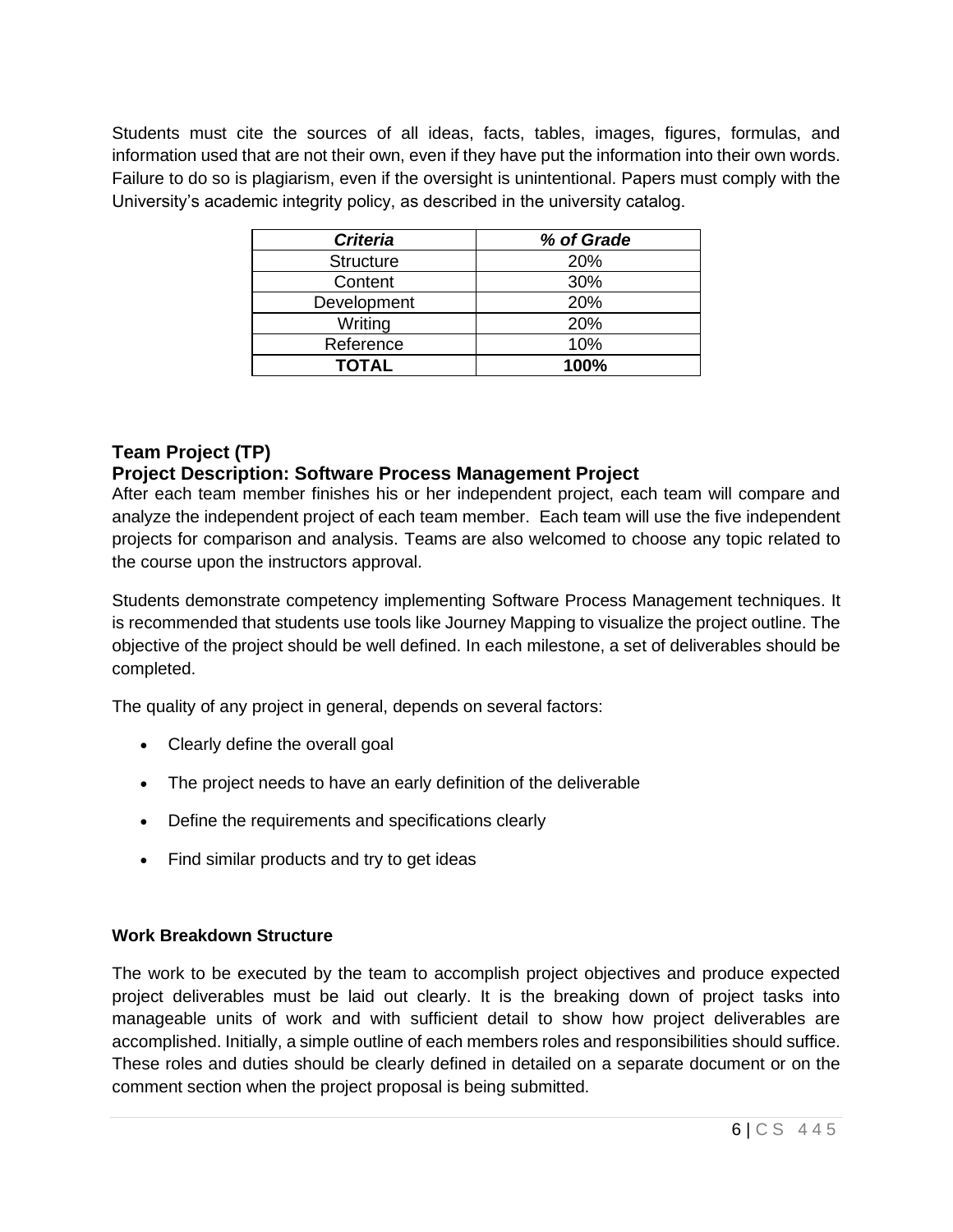As in any scholarly writing, students should not merely copy information from another author. Students should use evidence to support the contentions they have drawn from their findings and critically analyze related literature. In essence, each paper needs to be an analytical paper, not a summary of readings.

Students are expected to use the assigned readings, videos, and other materials throughout the quarter. Students will need to utilize additional sources that were not assigned by the professor. While stylized after an industry report, nonetheless, students are expected to employ APA formatting of citations, footnotes, and bibliography. Students must cite the sources of all ideas, facts, and information used that are not their own, even if they have put the information into their own words. Failure to do so is plagiarism, although the oversight is unintentional. To avoid plagiarism, check ["Avoid Plagiarism.](https://library.cityu.edu/howto/apa-writing/avoid-plagiarism/)"

#### **Rubric for TP01 and TP02**

| TP01&02 Criteria | % of Grade |
|------------------|------------|
| <b>Structure</b> | 20%        |
| Content          | 30%        |
| Writing          | 30%        |
| Reference        | 10%        |
| Collaboration    | 10%        |
| <b>TOTAL</b>     | 100%       |

#### **Rubric for TP03**

|                | <b>TP03 Criteria</b>                                       | <b>Outcome</b>                                      | % of Grade |
|----------------|------------------------------------------------------------|-----------------------------------------------------|------------|
|                | Software Process Management Principles and Practices (20%) |                                                     |            |
|                | <b>Software Process</b>                                    | Apply the fundamentals of enterprise systems and    | <b>20%</b> |
|                | Management                                                 | issues associated with their implementation.        |            |
|                | Critical Thinking (60%)                                    |                                                     |            |
| 2              | Issue                                                      | Issue is stated and described thoroughly so that it | 20%        |
|                |                                                            | is understood fully.                                |            |
| 3              | Evidence                                                   | Information is taken from source(s) appropriate to  | 10%        |
|                |                                                            | the scope with enough interpretation and            |            |
|                | evaluation to develop a comprehensive analysis             |                                                     |            |
|                | or synthesis, and expert opinions are thoroughly           |                                                     |            |
|                |                                                            | scrutinized.                                        |            |
| $\overline{4}$ | Context and                                                | Thoroughly analyzes assumptions and biases,         | 20%        |
|                | Awareness                                                  | carefully evaluating contextual relevance when      |            |
|                |                                                            | presenting a position.                              |            |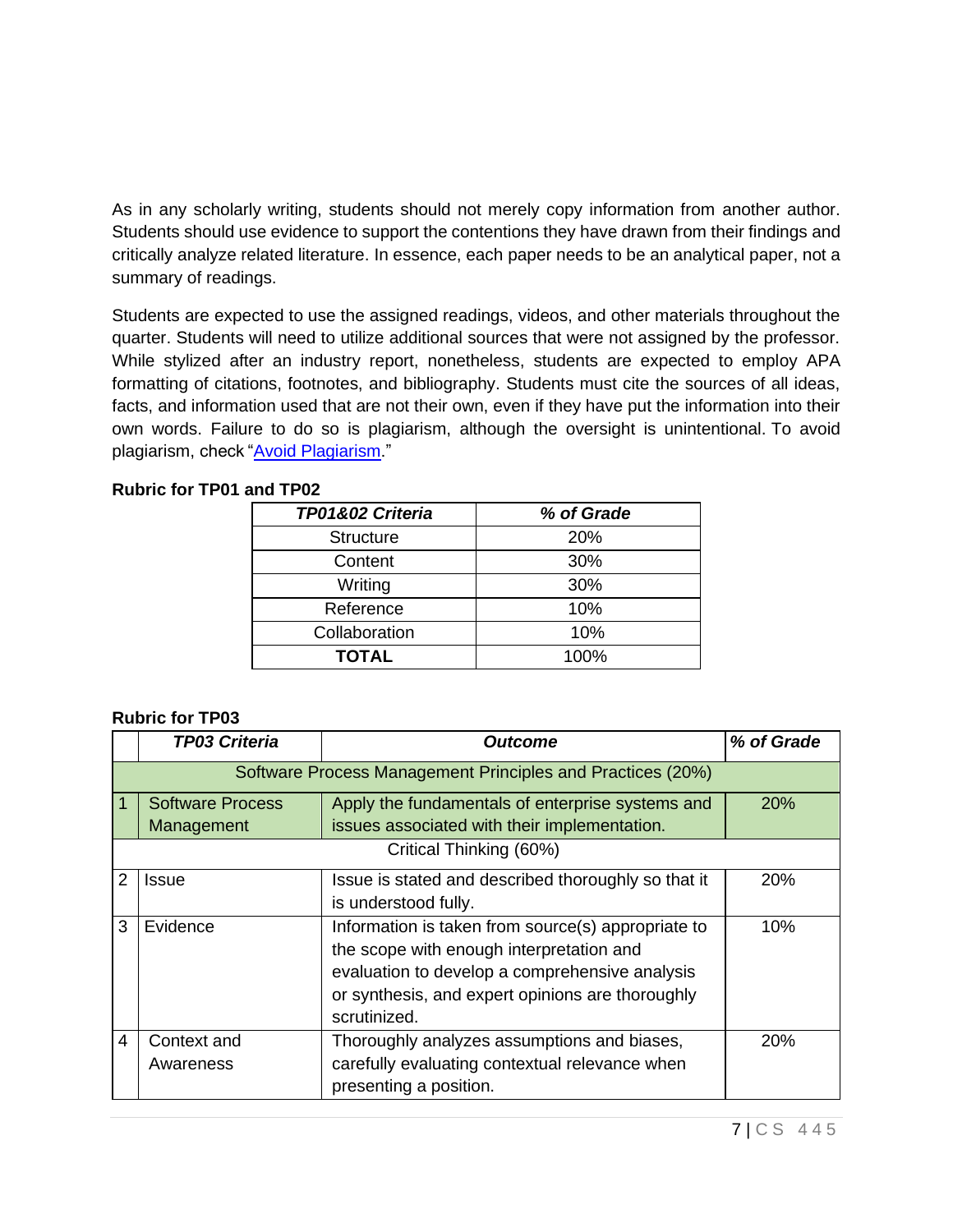| 5 | Conclusions                                | Conclusions are logical and reflect an informed<br>evaluation of evidence and perspectives in priority<br>order.                                                                                                                               | 10%  |
|---|--------------------------------------------|------------------------------------------------------------------------------------------------------------------------------------------------------------------------------------------------------------------------------------------------|------|
|   |                                            | Collaboration (20%)                                                                                                                                                                                                                            |      |
| 6 | <b>Teamwork</b>                            | Works effectively on diverse, global and/or<br>distributed teams.                                                                                                                                                                              | 10%  |
| 7 | Knowledge of Cultural<br>Frameworks        | Demonstrates sophisticated understanding of the<br>complexity of elements important to members of<br>another culture in relation to its history, values,<br>politics, communication styles, economy, or<br>beliefs and practices.              | 5%   |
| 8 | Openness to Cultural<br><b>Differences</b> | Demonstrates openness to the diverse population<br>of students in STC programs, collaboratively and<br>professionally communicates with team members<br>to form a collective decision and provide<br>resolutions to the challenges that arise. | 5%   |
|   | TOTAL                                      |                                                                                                                                                                                                                                                | 100% |

### **Team Project (TP) Presentation**

The student will report on the research outcomes, development, or other project efforts to an academically appropriate committee in a public forum on the need for software testing, software quality assurance, and requirements traceability of a software project in today's business environment. The nature of the presentation content will determine the specific makeup of the audience. The student will choose the format of the presentation, in consultation with the instructor. The layout and design must be appropriate and adequate to represent the outcomes of the effort. While students must make some form of a visual presentation, the presentation of the results may include publishing in a refereed publication, publication in a trade or popular magazine or journal, broadcast in an appropriate medium, or, in exceptional cases, limited dissemination within a closed community.

Each team will have 15 minutes for presentation and 5 minutes for questions and answers. Presenters must keep the total presentation time limit strictly.

| <b>TP04 Criteria</b>        | % of Grade |
|-----------------------------|------------|
| <b>Structure</b>            | <b>20%</b> |
| <b>Visual Presentation</b>  | 30%        |
| Verbal Quality & Engagement | 30%        |
| Collaboration               | <b>20%</b> |
| <b>TOTAL</b>                | 100%       |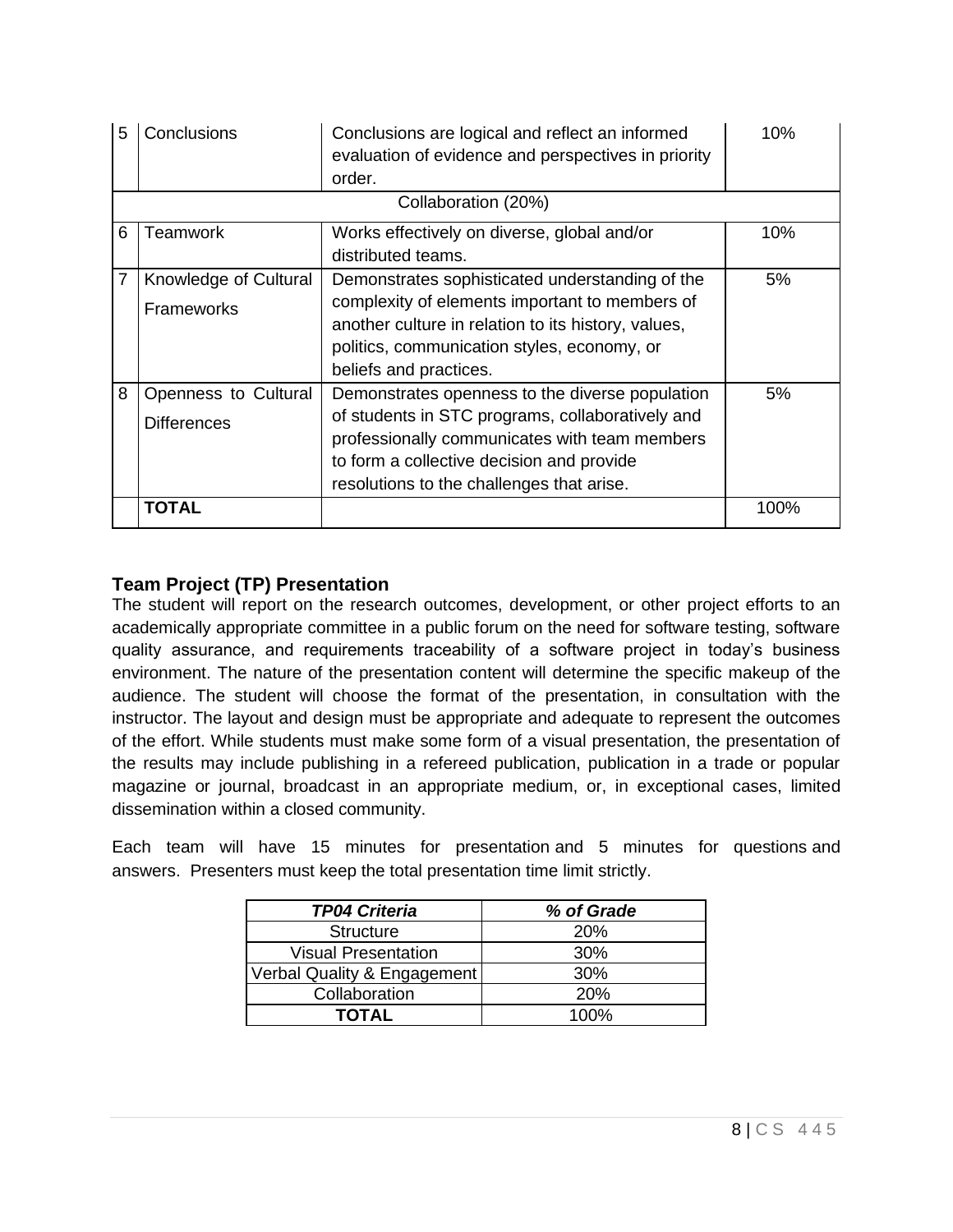## **Course Policies**

Course policies on topics such as Late Assignments, Participation, and Professional Writing are found Content -> Syllabus, Schedule, and Course Team -> Course Policies in the online course menu. Students are responsible for reviewing and applying these policies while enrolled in this course. 

# **University Policies**

Students are responsible for understanding and adhering to all of City University of Seattle's academic policies. The most current versions of these policies can be found in the [University](http://www.cityu.edu/catalog/)  [Catalog](http://www.cityu.edu/catalog/) that is linked from the CityU Web site.

#### **Antidiscrimination**

City University of Seattle and its staff and faculty are committed to supporting our students. We value equity, diversity, and inclusion as a way of life as well as the educational opportunities it provides. City U will not tolerate any form of discrimination based on race, color, ethnicity, sexual orientation, gender identification, socioeconomic status, or religious values. If you have experienced any discrimination based on any of the above, we encourage you to report this to the University. Please report this to your instructor. If you do not feel safe reporting this to your instructor, please report to Dr. Scott Carnz, Provost or to the Vice President of Student Affairs, Melissa Mecham.

### **Non-Discrimination & Prohibition of Sexual Misconduct**

City University of Seattle adheres to all federal, state, and local civil rights laws prohibiting discrimination in employment and education. The University is committed to ensuring that the education environment is bounded by standards of mutual respect and safety and is free from discriminatory practices. 

In the U.S., the University is required by Title IX of the Education Amendments of 1972 to ensure that all of its education programs and activities do not discriminate on the basis of sex/gender. Sex include sex, sex stereotypes, gender identity, gender expression, sexual orientation, and pregnancy or parenting status. Sexual harassment, sexual assault, dating and domestic violence, and stalking are forms of sex discrimination, which are prohibited under Title IX and by City University of Seattle policy. City University of Seattle also prohibits retaliation against any person opposing discrimination or participating in any discrimination investigation or complaint process internal or external to the institution. Questions regarding Title IX, including its application and/or concerns about noncompliance, should be directed to the Title IX Coordinator. For a complete copy of the policy or for more information, visit https://my.cityu.edu/titleix or contact the Title IX Coordinator.

In Canada, in compliance with the British Columbia Human Rights Code, the Alberta Human Rights Act, WorksafeBC, and the Workers' Compensation Board of Alberta, the University believes that its environment should at all times be supportive and respectful of the dignity and self-esteem of individuals. Discrimination, harassment and bullying conduct, whether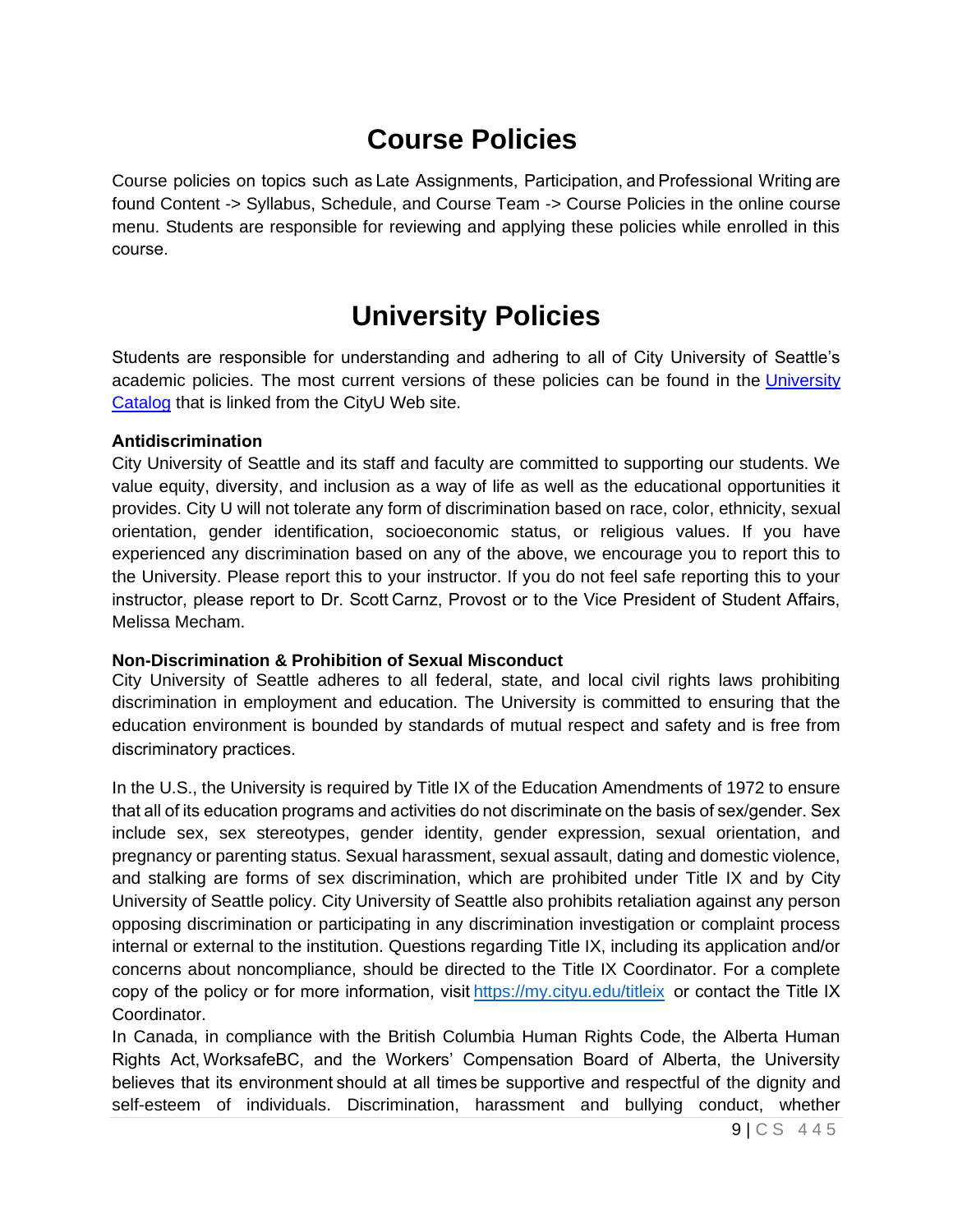through person to person behaviour or via electronic communications such as email or social media is not acceptable and will not be tolerated. As an educational institution, it is our responsibility to cultivate an environment of excellence, equity, mutual respect and to recognize the value and potential of every individual. The University will take all necessary steps to meet or exceed the requirements of the law to prevent discrimination, harassment and bullying. The Respectful Workplace Policy for the prevention of discrimination, harassment and bullying policy and procedure can be found a[t https://www.cityu.edu/discover-cityu/about-cityu/](https://nam11.safelinks.protection.outlook.com/?url=https%3A%2F%2Fwww.cityu.edu%2Fdiscover-cityu%2Fabout-cityu%2F&data=04%7C01%7Ckhamesipourali%40cityu.edu%7C741ea0bde0d547ab50e008d90c379e4f%7Cb3fa96d9f5154662add763d854e39e63%7C1%7C0%7C637554255311950002%7CUnknown%7CTWFpbGZsb3d8eyJWIjoiMC4wLjAwMDAiLCJQIjoiV2luMzIiLCJBTiI6Ik1haWwiLCJXVCI6Mn0%3D%7C1000&sdata=Vn%2FpStd1%2FY%2Fm1qmuPrAzLwlWNrhM4m9%2Bfo6WUhHeHFs%3D&reserved=0) under the Policies section or at[https://www.cityuniversity.ca/about/ .](https://nam11.safelinks.protection.outlook.com/?url=https%3A%2F%2Fwww.cityuniversity.ca%2Fabout%2F&data=04%7C01%7Ckhamesipourali%40cityu.edu%7C741ea0bde0d547ab50e008d90c379e4f%7Cb3fa96d9f5154662add763d854e39e63%7C1%7C0%7C637554255311950002%7CUnknown%7CTWFpbGZsb3d8eyJWIjoiMC4wLjAwMDAiLCJQIjoiV2luMzIiLCJBTiI6Ik1haWwiLCJXVCI6Mn0%3D%7C1000&sdata=38Xgn6Hz8hLjq2SAEqihnpAzx5VQSAKnoCO70lDSKdQ%3D&reserved=0) 

#### **Title IX Statement**

City University of Seattle and its faculty are committed to supporting our students and seeking an environment that is free of bias, discrimination, and harassment. If students have encountered any form of sexual misconduct (e.g. sexual assault, sexual harassment, stalking, domestic or dating violence), we encourage them to report this to the University. If a student speaks with a faculty member about an incident of misconduct, that faculty member must notify CityU's Title IX coordinator and share the basic fact of the experience. The Title IX coordinator will then be available to assist students in understanding all of the options and in connecting students with all possible resources on and off campus.

To view CityU's sexual misconduct policy and for resources, please visit the [Title IX](https://my.cityu.edu/titleix/) and Campus [Safety](https://my.cityu.edu/department/campus-safety/) pages in the my.cityu.edu portal.

#### **Religious Accommodations**

Washington state law requires that City University of Seattle develop a policy for accommodation of student absences or significant hardship due to reasons of faith or conscience, or for organized religious activities. The University's policy, including more information about how to request an accommodation, is available in the University Catalog. Accommodations must be requested within the first two weeks of this course using the Religious Accommodations Request Form found on the student dashboard in the my.cityu.edu student portal.

#### **Academic Integrity**

Academic integrity in students requires the pursuit of scholarly activity that is free from fraud, deception and unauthorized collaboration with other individuals. Students are responsible for understanding CityU's policy on academic integrity and adhering to its standards in meeting all course requirements. A complete copy of this policy can be found in the [University](http://www.cityu.edu/catalog/)  [Catalog](http://www.cityu.edu/catalog/) under *Student Rights and Responsibilities* on the page titled *Academic Integrity Policy.*

#### **Attendance**

Students taking courses in any format at the University are expected to be diligent in their studies and to attend class regularly.

Regular class attendance is important in achieving learning outcomes in the course and may be a valid consideration in determining the final grade. For classes where a physical presence is required, a student has attended if they are present at any time during the class session.  For online classes, a student has attended if they have posted or submitted an assignment. A